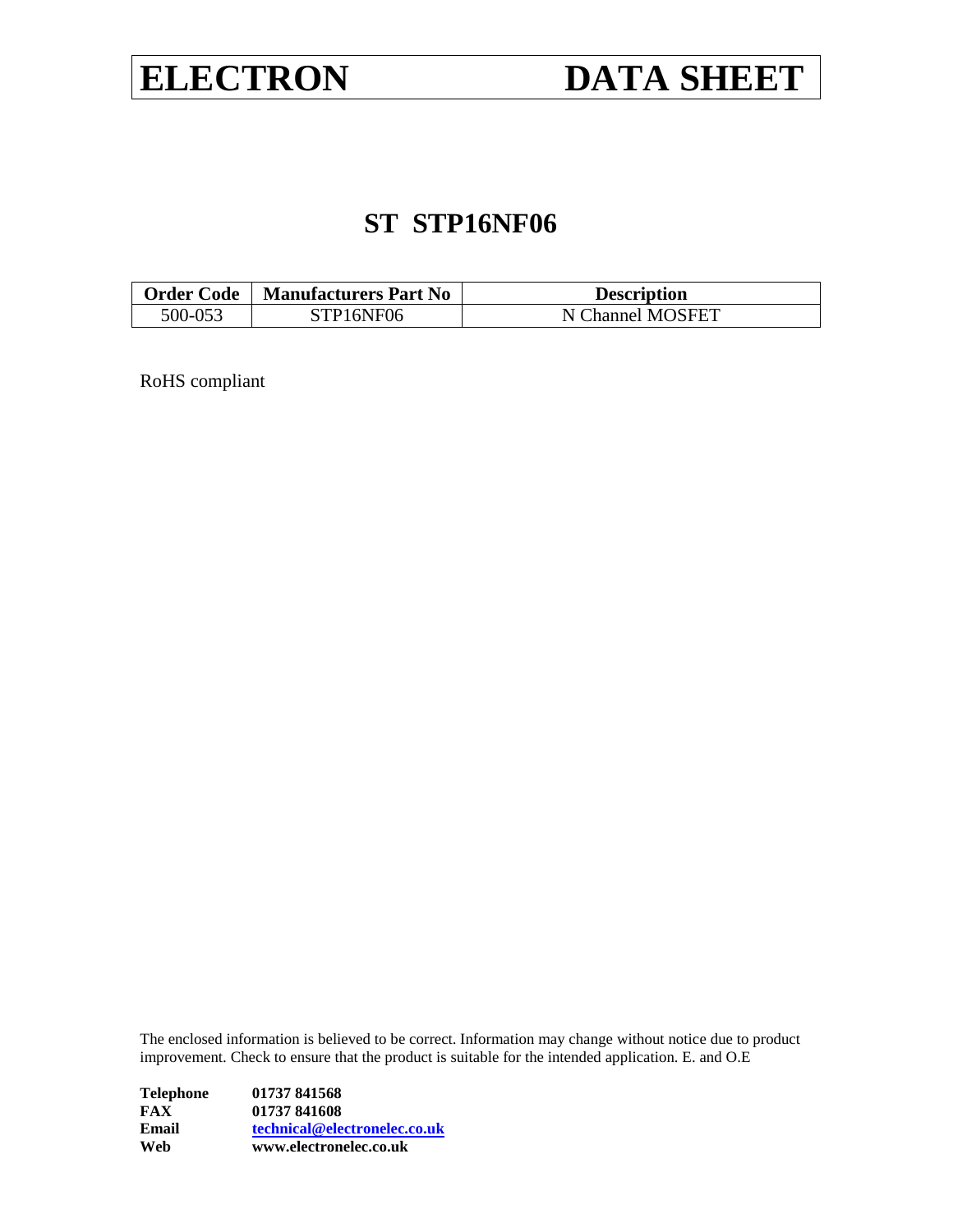

# **STP16NF06L STP16NF06LFP**

## N-CHANNEL 60V - 0.07 Ω - 16A TO-220/TO-220FP STripFET<sup>™</sup> II POWER MOSFET

| <b>TYPE</b>  | V <sub>DSS</sub> | RDS(on)         | ID   |
|--------------|------------------|-----------------|------|
| STP16NF06L   | 60 V             | $< 0.09 \Omega$ | 16 A |
| STP60NF06LFP | 60 V             | $< 0.09 \Omega$ | 11 A |

- **TYPICAL R**<sub>DS</sub>(on) =  $0.07\Omega$
- EXCEPTIONAL dv/dt CAPABILITY
- LOW GATE CHARGE AT 100 °C
- LOW THRESHOLD DRIVE

#### **DESCRIPTION**

This Power MOSFET is the latest development of STMicroelectronis unique "Single Feature Size™" stripbased process. The resulting transistor shows extremely high packing density for low on-resistance, rugged avalanche characteristics and less critical alignment therefore a remarkable manufacturing reproducibility.

#### **APPLICATIONS**

- **B** MOTOR CONTROL, AUDIO AMPLIFIERS
- HIGH CURRENT, HIGH SPEED SWITCHING
- **B** SOLENOID AND RELAY DRIVERS
- DC-DC & DC-AC CONVERTERS
- AUTOMOTIVE ENVIRONMENT



#### **INTERNAL SCHEMATIC DIAGRAM**



#### **ABSOLUTE MAXIMUM RATINGS**

| Symbol                               | <b>Parameter</b>                                                                                       |              | Value                                                                                                                                                                                                                |                    |
|--------------------------------------|--------------------------------------------------------------------------------------------------------|--------------|----------------------------------------------------------------------------------------------------------------------------------------------------------------------------------------------------------------------|--------------------|
|                                      |                                                                                                        | STP16NF06L   | STP16NF06LFP                                                                                                                                                                                                         |                    |
| $V_{DS}$                             | Drain-source Voltage ( $V_{GS} = 0$ )                                                                  |              | 60                                                                                                                                                                                                                   | V                  |
| <b>V<sub>DGR</sub></b>               | Drain-gate Voltage ( $R_{GS}$ = 20 k $\Omega$ )                                                        |              | 60                                                                                                                                                                                                                   | V                  |
| VGS                                  | Gate-source Voltage                                                                                    |              | ±16                                                                                                                                                                                                                  | ٧                  |
| l <sub>D</sub>                       | Drain Current (continuous) at $T_C = 25^{\circ}C$                                                      | 16           | $11(*)$                                                                                                                                                                                                              | A                  |
| l <sub>D</sub>                       | Drain Current (continuous) at $T_c = 100^{\circ}$ C                                                    | 11           | $7.5(*)$                                                                                                                                                                                                             | A                  |
| $I_{DM}(\bullet)$                    | Drain Current (pulsed)                                                                                 | 64           | $44(*)$                                                                                                                                                                                                              | A                  |
| $P_{\text{tot}}$                     | Total Dissipation at $T_C = 25^{\circ}C$                                                               | 45           | 25                                                                                                                                                                                                                   | W                  |
|                                      | <b>Derating Factor</b>                                                                                 | 0.3          | 0.17                                                                                                                                                                                                                 | $W$ <sup>o</sup> C |
| $dv/dt$ (1)                          | Peak Diode Recovery voltage slope                                                                      |              | 23                                                                                                                                                                                                                   | V/ns               |
| $E_{AS}$ (2)                         | Single Pulse Avalanche Energy                                                                          |              | 127                                                                                                                                                                                                                  | mJ                 |
| V <sub>ISO</sub>                     | Insulation Withstand Voltage (DC)                                                                      |              | 2500                                                                                                                                                                                                                 | V                  |
| $T_{\rm stg}$<br>Storage Temperature |                                                                                                        |              |                                                                                                                                                                                                                      | °C                 |
| Тi                                   | <b>Operating Junction Temperature</b>                                                                  | $-55$ to 175 |                                                                                                                                                                                                                      |                    |
|                                      | (•) Pulse width limited by safe operating area.<br>(*) Current Limited by package's thermal resistance |              | (1) Isp $\leq$ 16A, di/dt $\leq$ 210A/µs, V <sub>DD</sub> $\leq$ V <sub>(BR)</sub> pss, T <sub>j</sub> $\leq$ T <sub>JMAX</sub> .<br>(2) Starting T <sub>j</sub> = 25 °C, I <sub>D</sub> = 8A, V <sub>DD</sub> = 30V |                    |

(\*) Current Limited by package's thermal resistance

March 2004 1/9

.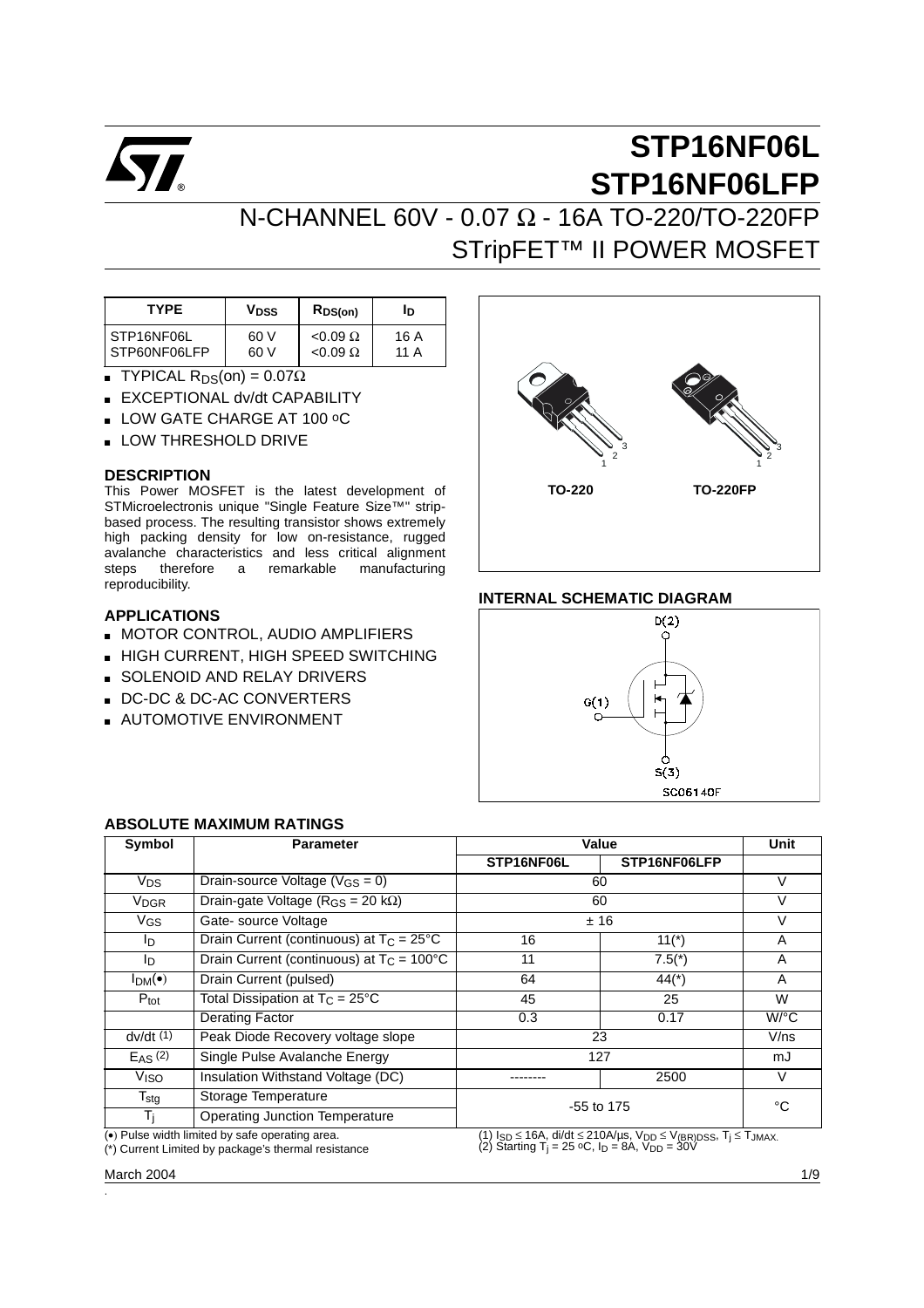#### **THERMAL DATA**

|           |                                                                                       |     | TO-220      | <b>TO-220FP</b> |            |
|-----------|---------------------------------------------------------------------------------------|-----|-------------|-----------------|------------|
| Rthj-case | Thermal Resistance Junction-case                                                      | Max | 3.33        |                 | °C/W       |
| Rthi-amb  | Thermal Resistance Junction-ambient<br>Maximum Lead Temperature For Soldering Purpose | Max | 62.5<br>300 |                 | °C/W<br>°C |

#### **ELECTRICAL CHARACTERISTICS**  $(T_{\text{case}} = 25 \text{ °C}$  unless otherwise specified)

OFF

| Symbol                  | <b>Parameter</b>                                            | <b>Test Conditions</b>                                                | Min. | Typ. | Max. | Unit     |
|-------------------------|-------------------------------------------------------------|-----------------------------------------------------------------------|------|------|------|----------|
| V <sub>(BR)</sub> DSS   | Drain-source<br><b>Breakdown Voltage</b>                    | $I_D = 250 \mu A$ , $V_{GS} = 0$                                      | 60   |      |      |          |
| <b>I</b> <sub>DSS</sub> | Zero Gate Voltage<br>Drain Current ( $V$ <sub>GS</sub> = 0) | $V_{DS}$ = Max Rating<br>$V_{DS}$ = Max Rating T <sub>C</sub> = 125°C |      |      | 10   | μA<br>μA |
| I <sub>GSS</sub>        | Gate-body Leakage<br>Current $(V_{DS} = 0)$                 | $V$ <sub>GS</sub> = $\pm$ 16V                                         |      |      | ±100 | nA       |

ON (1**)**

| <b>Symbol</b> | <b>Parameter</b>                     | <b>Test Conditions</b>                     |                           | Min. | Typ.         | Max.         | Unit   |
|---------------|--------------------------------------|--------------------------------------------|---------------------------|------|--------------|--------------|--------|
| $V$ GS(th)    | Gate Threshold Voltage               | $V_{DS} = V_{GS}$                          | $I_D = 250 \mu A$         |      |              | 2.5          |        |
| $R_{DS(on)}$  | Static Drain-source On<br>Resistance | $V_{GS} = 5 V$<br>$V$ <sub>GS</sub> = 10 V | $I_D = 8 A$<br>$ln = 8$ A |      | 0.08<br>0.07 | 0.10<br>0.09 | Ω<br>Ω |

#### DYNAMIC

| Symbol                                            | <b>Parameter</b>                                                                         | <b>Test Conditions</b>                                    | Min. | Typ.            | Max. | Unit           |
|---------------------------------------------------|------------------------------------------------------------------------------------------|-----------------------------------------------------------|------|-----------------|------|----------------|
| $g_{\text{fs}}$ $(*)$                             | <b>Forward Transconductance</b>                                                          | $V_{DS}$ > $I_{D(on)}$ x $R_{DS(on)max}$ ,<br>$I_D = 8 A$ |      | 17              |      | S              |
| $C_{iss}$<br>C <sub>oss</sub><br>C <sub>rss</sub> | Input Capacitance<br><b>Output Capacitance</b><br><b>Reverse Transfer</b><br>Capacitance | $V_{DS} = 25V$ , f = 1 MHz, $V_{GS} = 0$                  |      | 345<br>72<br>29 |      | рF<br>pF<br>pF |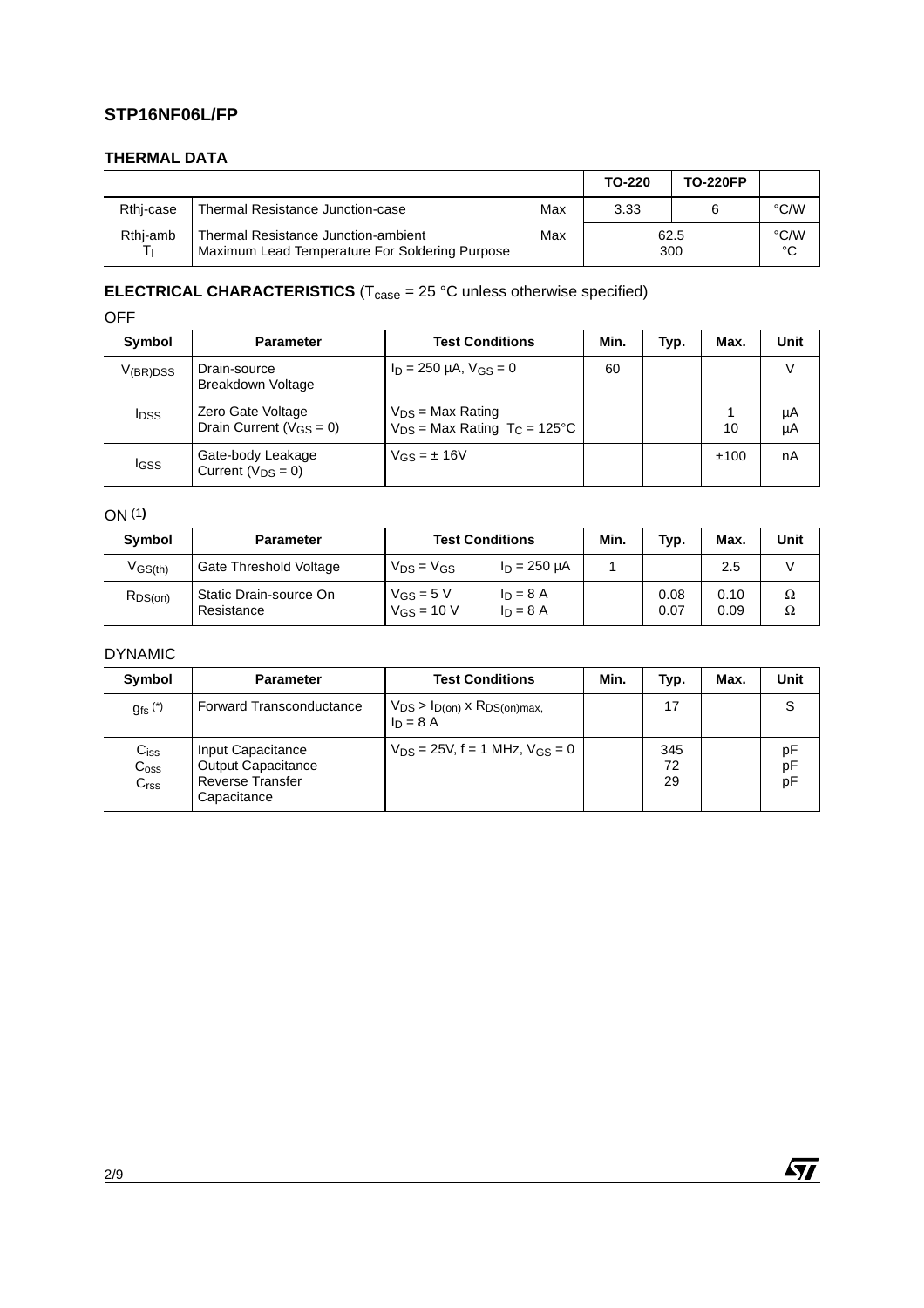#### **ELECTRICAL CHARACTERISTICS** (continued)

#### SWITCHING ON

| Symbol                        | <b>Parameter</b>                                                    | <b>Test Conditions</b>                                                                                 | Min. | Typ.              | Max. | Unit           |
|-------------------------------|---------------------------------------------------------------------|--------------------------------------------------------------------------------------------------------|------|-------------------|------|----------------|
| $t_{d(on)}$<br>t <sub>r</sub> | Turn-on Delay Time<br>Rise Time                                     | $V_{DD} = 30 V$<br>$I_D = 8 A$<br>$V_{GS} = 4.5 V$<br>$R_G = 4.7 \Omega$<br>(Resistive Load, Figure 3) |      | 10<br>37          |      | ns<br>ns       |
| $Q_g$<br>$Q_{gs}$<br>$Q_{gd}$ | <b>Total Gate Charge</b><br>Gate-Source Charge<br>Gate-Drain Charge | $V_{DD} = 48 V I_D = 16 A V_{GS} = 5V$                                                                 |      | 7.3<br>2.1<br>3.1 | 10   | nC<br>nC<br>nC |

#### SWITCHING OFF

| Symbol             | <b>Parameter</b>                        | <b>Test Conditions</b>                                                                               | Min. | Typ.       | Max. | Unit     |
|--------------------|-----------------------------------------|------------------------------------------------------------------------------------------------------|------|------------|------|----------|
| $t_{d(Off)}$<br>t۴ | Turn-off Delay Time<br><b>Fall Time</b> | $V_{DD} = 30 V$<br>$ln = 8$ A<br>$V_{GS} = 4.5 V$<br>$R_G = 4.7\Omega$<br>(Resistive Load, Figure 3) |      | 20<br>12.5 |      | ns<br>ns |

#### SOURCE DRAIN DIODE

| Symbol                              | <b>Parameter</b>                                                                    | <b>Test Conditions</b>                                                                                             | Min. | Typ.              | Max.     | Unit          |
|-------------------------------------|-------------------------------------------------------------------------------------|--------------------------------------------------------------------------------------------------------------------|------|-------------------|----------|---------------|
| <sub>ISD</sub><br>$I_{SDM}$ $(•)$   | Source-drain Current<br>Source-drain Current (pulsed)                               |                                                                                                                    |      |                   | 16<br>64 | Α<br>А        |
| Vsn <sup>(*)</sup>                  | Forward On Voltage                                                                  | $I_{SD} = 16 A$<br>$V_{GS} = 0$                                                                                    |      |                   | 1.3      |               |
| $t_{rr}$<br>$Q_{rr}$<br><b>IRRM</b> | Reverse Recovery Time<br>Reverse Recovery Charge<br><b>Reverse Recovery Current</b> | $di/dt = 100A/\mu s$<br>$I_{SD} = 16 A$<br>$T_i = 150^{\circ}C$<br>$V_{DD} = 16 V$<br>(see test circuit, Figure 5) |      | 50<br>67.5<br>2.7 |          | ns<br>nC<br>Α |

 $(*)$ Pulsed: Pulse duration = 300 µs, duty cycle 1.5 %.

(•)Pulse width limited by safe operating area.

Safe Operating Area for TO-220 Safe Operating Area for TO-220FP

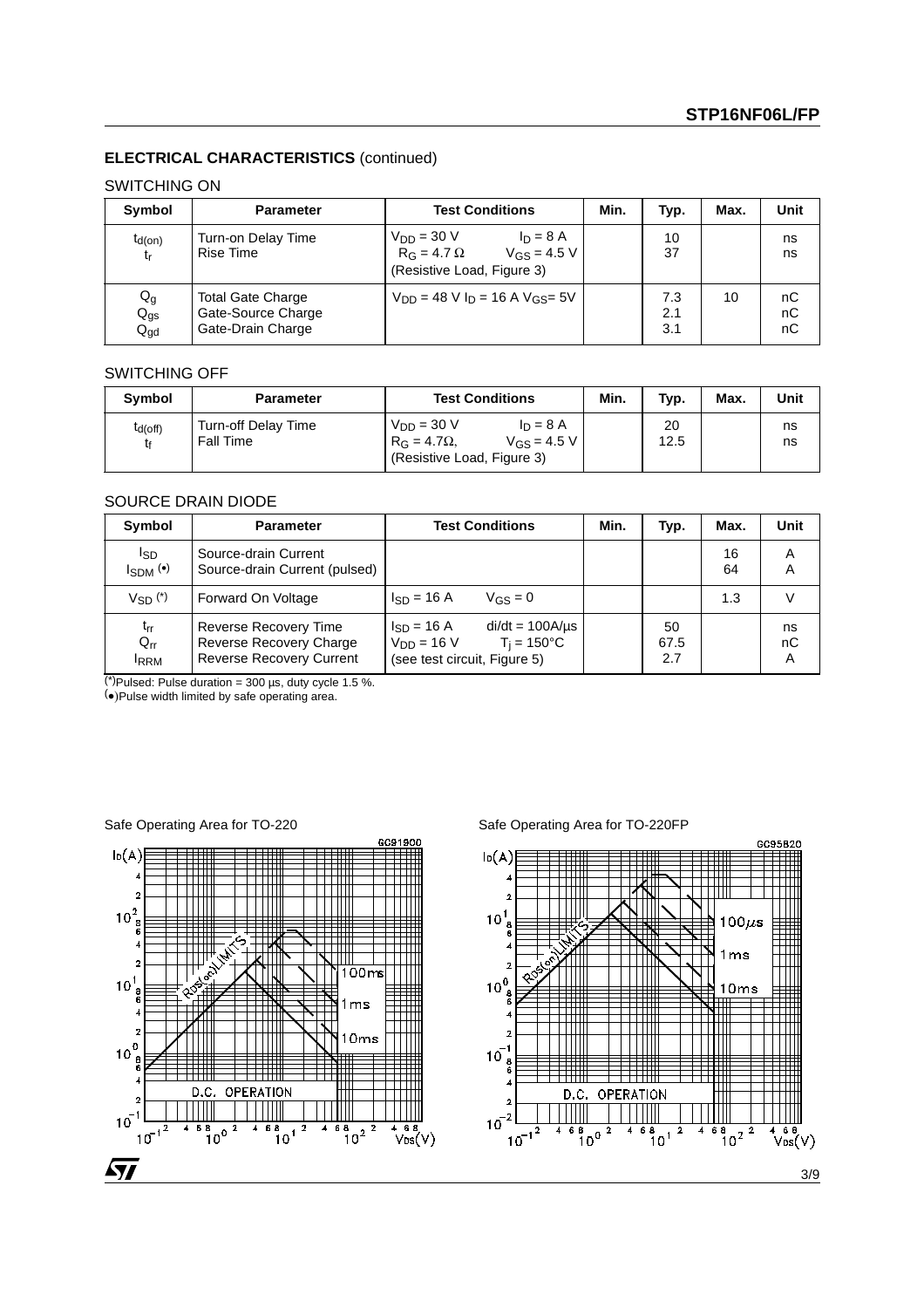



 $\overline{SI}$ 

4/9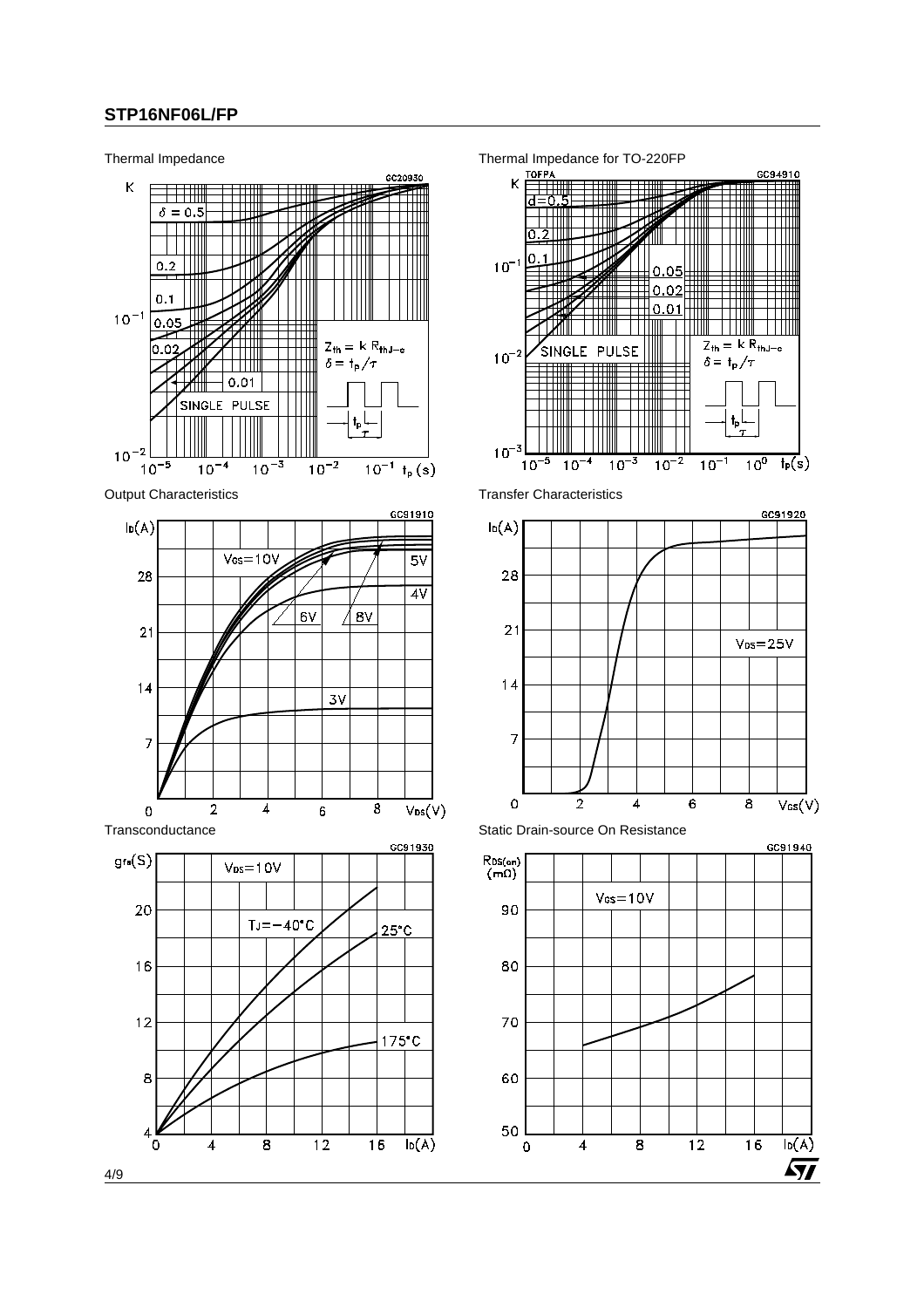



Source-drain Diode Forward Characteristics





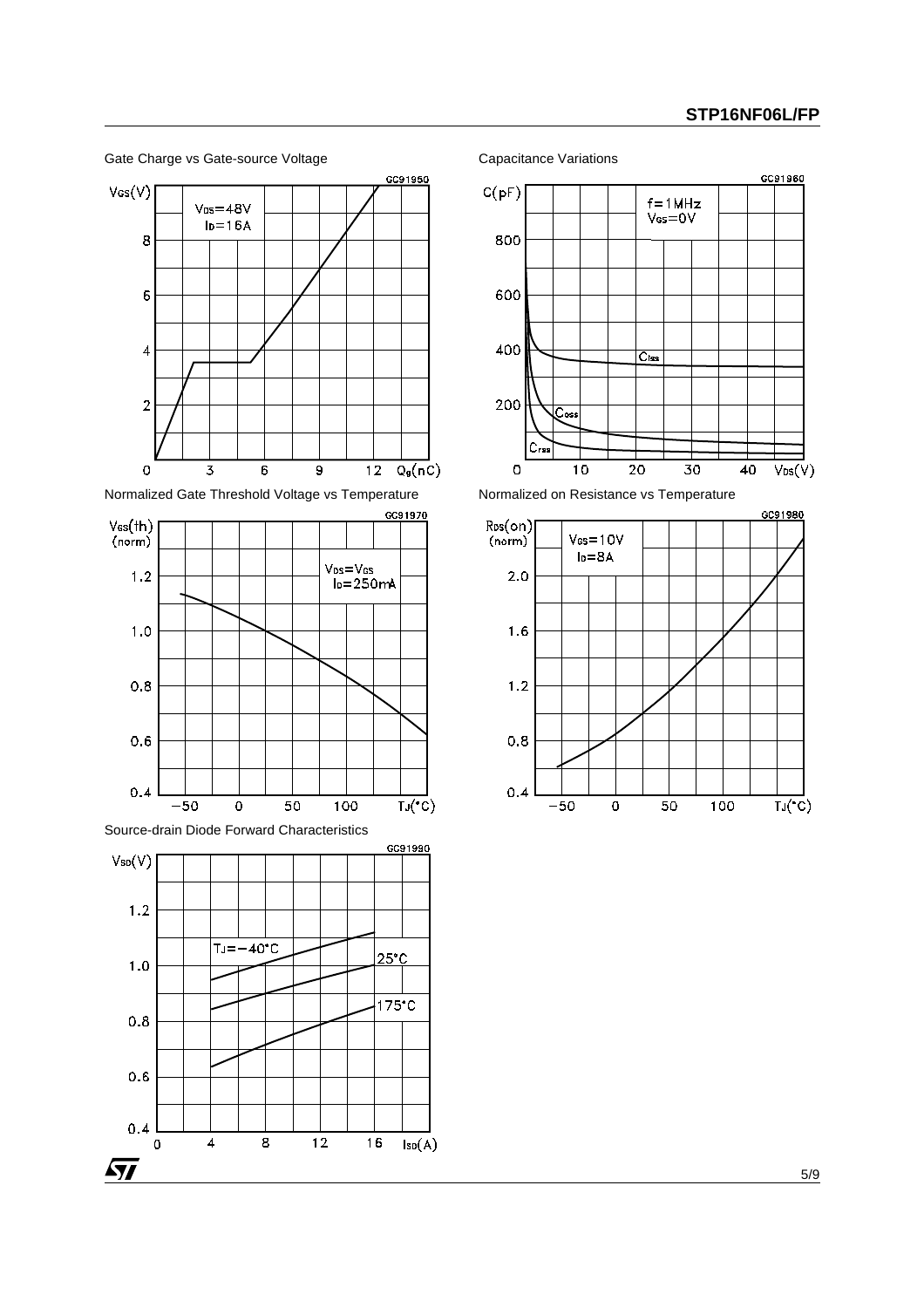#### **Fig. 1:** Unclamped Inductive Load Test Circuit **Fig. 2:** Unclamped Inductive Waveform



**Fig. 3:** Switching Times Test Circuits For Resistive Load



**Fig. 5:** Test Circuit For Inductive Load Switching And Diode Recovery Times





**Fig. 4:** Gate Charge test Circuit



 $\sqrt{1}$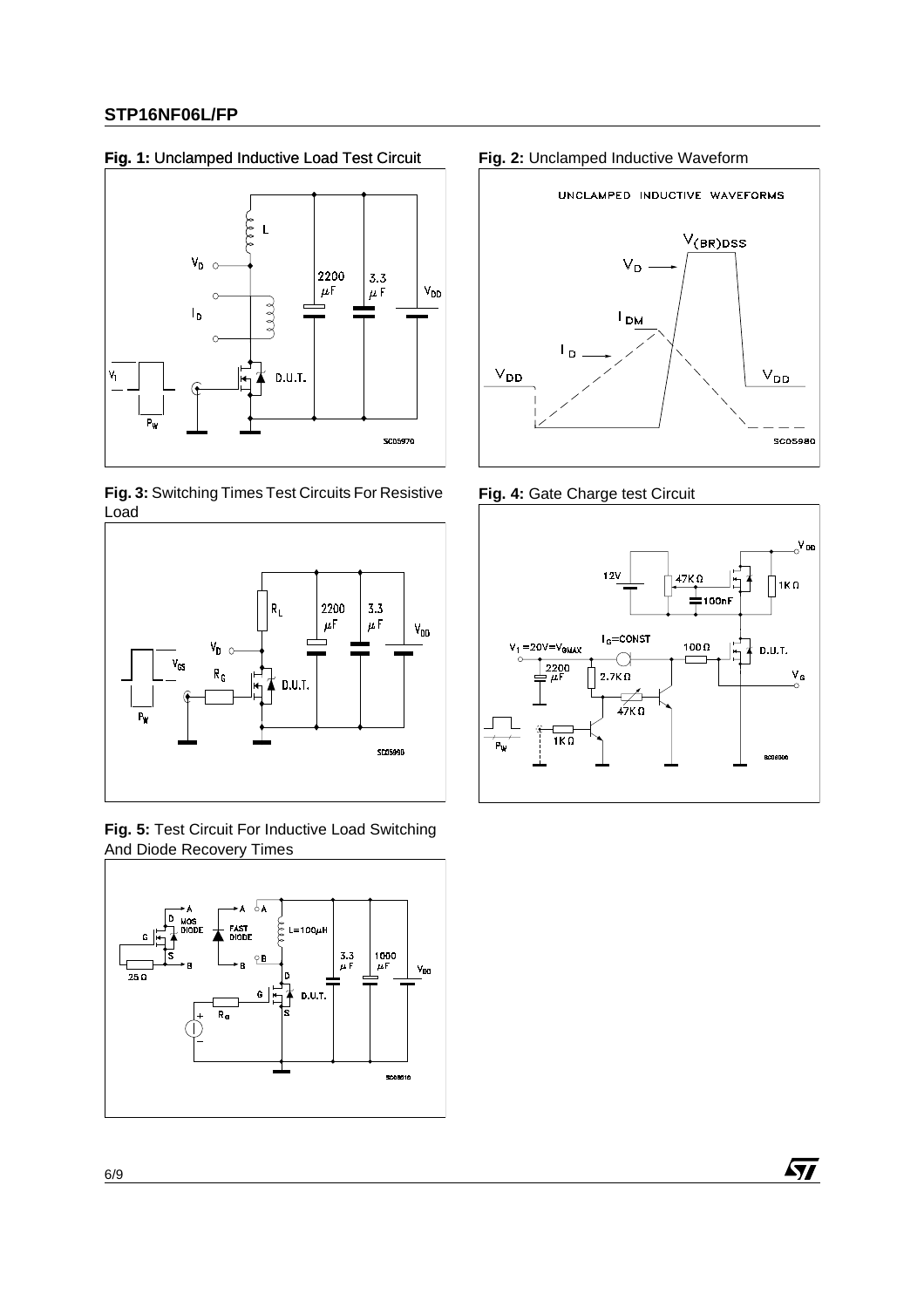| DIM.           |       | mm   |       |       | inch  |       |
|----------------|-------|------|-------|-------|-------|-------|
|                | MIN.  | TYP. | MAX.  | MIN.  | TYP.  | MAX.  |
| Α              | 4.40  |      | 4.60  | 0.173 |       | 0.181 |
| C              | 1.23  |      | 1.32  | 0.048 |       | 0.051 |
| D              | 2.40  |      | 2.72  | 0.094 |       | 0.107 |
| D <sub>1</sub> |       | 1.27 |       |       | 0.050 |       |
| E              | 0.49  |      | 0.70  | 0.019 |       | 0.027 |
| F              | 0.61  |      | 0.88  | 0.024 |       | 0.034 |
| F1             | 1.14  |      | 1.70  | 0.044 |       | 0.067 |
| F <sub>2</sub> | 1.14  |      | 1.70  | 0.044 |       | 0.067 |
| G              | 4.95  |      | 5.15  | 0.194 |       | 0.203 |
| G <sub>1</sub> | 2.4   |      | 2.7   | 0.094 |       | 0.106 |
| H <sub>2</sub> | 10.0  |      | 10.40 | 0.393 |       | 0.409 |
| L2             |       | 16.4 |       |       | 0.645 |       |
| L4             | 13.0  |      | 14.0  | 0.511 |       | 0.551 |
| L <sub>5</sub> | 2.65  |      | 2.95  | 0.104 |       | 0.116 |
| L6             | 15.25 |      | 15.75 | 0.600 |       | 0.620 |
| L7             | 6.2   |      | 6.6   | 0.244 |       | 0.260 |
| L9             | 3.5   |      | 3.93  | 0.137 |       | 0.154 |
| DIA.           | 3.75  |      | 3.85  | 0.147 |       | 0.151 |

## **TO-220 MECHANICAL DATA**



 $\overline{M}$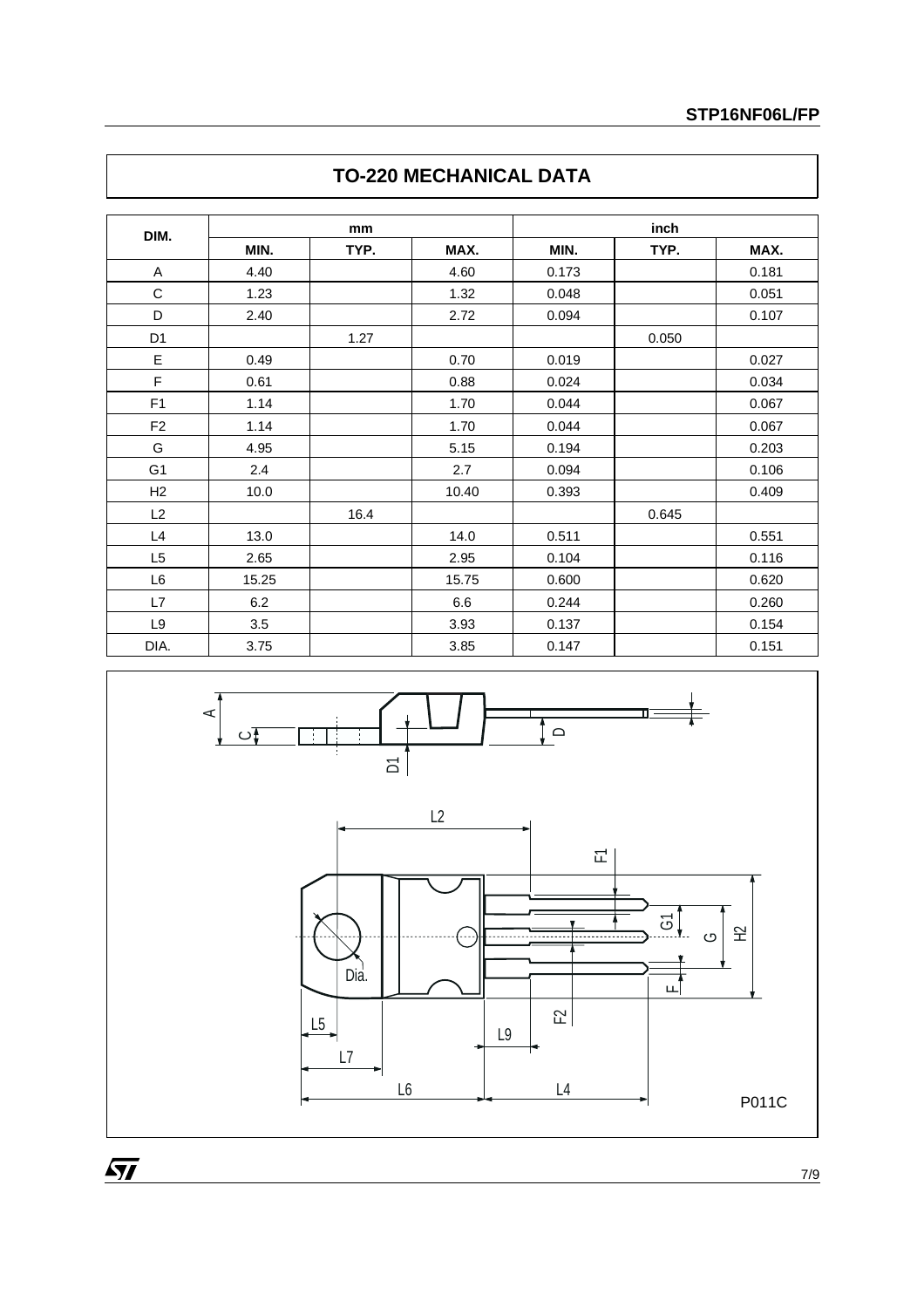| DIM.           | mm                        |      |              | inch  |       |       |
|----------------|---------------------------|------|--------------|-------|-------|-------|
|                | MIN.                      | TYP. | MAX.         | MIN.  | TYP.  | MAX.  |
| A              | 4.4                       |      | 4.6          | 0.173 |       | 0.181 |
| $\sf B$        | 2.5                       |      | 2.7          | 0.098 |       | 0.106 |
| D              | 2.5                       |      | 2.75         | 0.098 |       | 0.108 |
| E              | 0.45                      |      | 0.7          | 0.017 |       | 0.027 |
| $\mathsf F$    | 0.75                      |      | $\mathbf{1}$ | 0.030 |       | 0.039 |
| F <sub>1</sub> | 1.15                      |      | 1.7          | 0.045 |       | 0.067 |
| F <sub>2</sub> | 1.15                      |      | 1.7          | 0.045 |       | 0.067 |
| G              | 4.95                      |      | 5.2          | 0.195 |       | 0.204 |
| G <sub>1</sub> | 2.4                       |      | 2.7          | 0.094 |       | 0.106 |
| H              | $10$                      |      | 10.4         | 0.393 |       | 0.409 |
| L2             |                           | 16   |              |       | 0.630 |       |
| L3             | 28.6                      |      | 30.6         | 1.126 |       | 1.204 |
| L4             | 9.8                       |      | 10.6         | 0.385 |       | 0.417 |
| L6             | 15.9                      |      | 16.4         | 0.626 |       | 0.645 |
| L7             | $\boldsymbol{9}$          |      | 9.3          | 0.354 |       | 0.366 |
| Ø              | $\ensuremath{\mathsf{3}}$ |      | 3.2          | 0.118 |       | 0.126 |





 $\sqrt{M}$ 

8/9